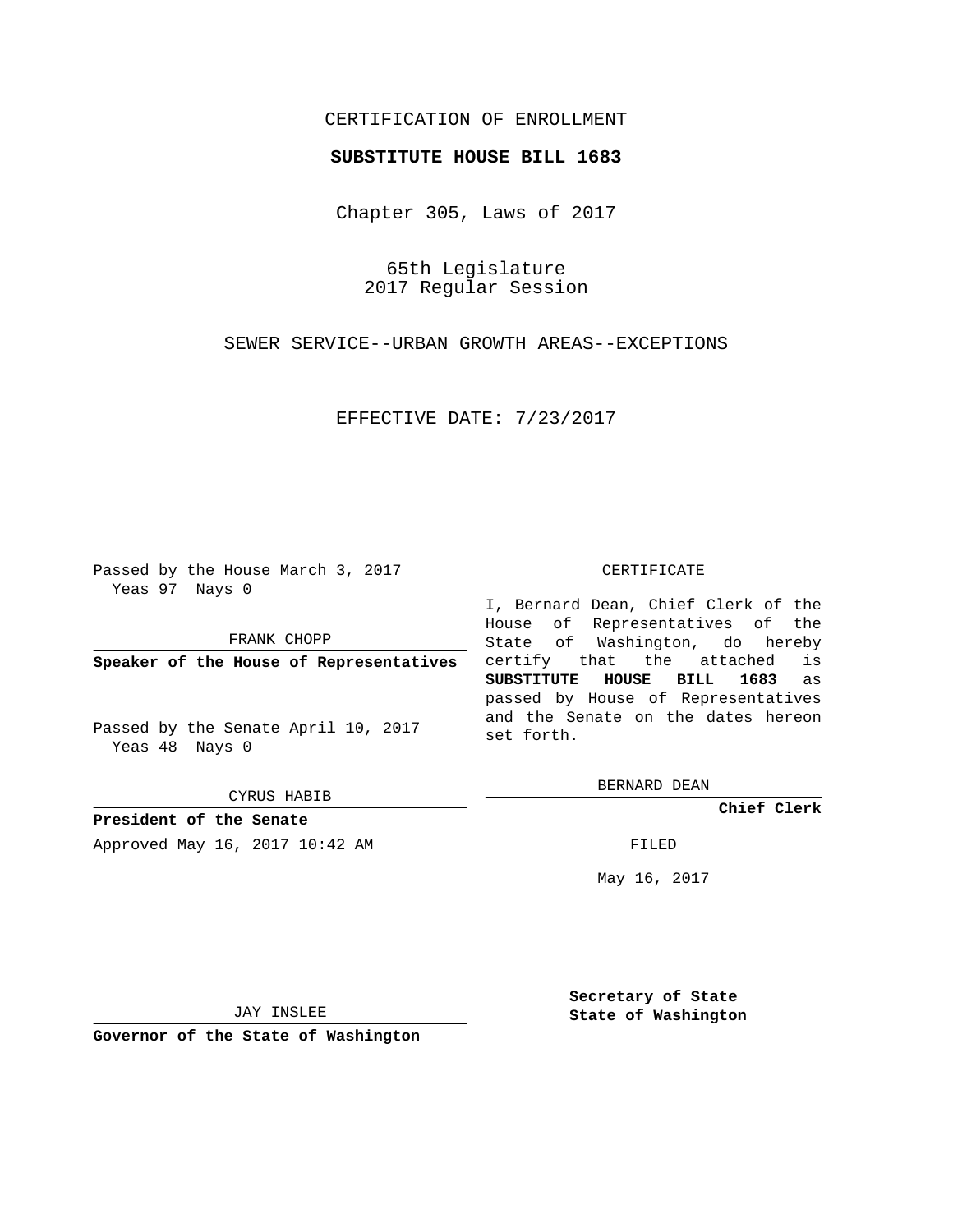## **SUBSTITUTE HOUSE BILL 1683**

Passed Legislature - 2017 Regular Session

**State of Washington 65th Legislature 2017 Regular Session By** House Environment (originally sponsored by Representatives Appleton and Griffey)

READ FIRST TIME 02/13/17.

 AN ACT Relating to sewer service within urban growth areas; and 2 amending RCW 36.70A.110.

BE IT ENACTED BY THE LEGISLATURE OF THE STATE OF WASHINGTON:

 **Sec. 1.** RCW 36.70A.110 and 2010 c 211 s 1 are each amended to 5 read as follows:

 (1) Each county that is required or chooses to plan under RCW 36.70A.040 shall designate an urban growth area or areas within which urban growth shall be encouraged and outside of which growth can occur only if it is not urban in nature. Each city that is located in such a county shall be included within an urban growth area. An urban growth area may include more than a single city. An urban growth area may include territory that is located outside of a city only if such territory already is characterized by urban growth whether or not the urban growth area includes a city, or is adjacent to territory already characterized by urban growth, or is a designated new fully 16 contained community as defined by RCW 36.70A.350.

 (2) Based upon the growth management population projection made for the county by the office of financial management, the county and each city within the county shall include areas and densities sufficient to permit the urban growth that is projected to occur in the county or city for the succeeding twenty-year period, except for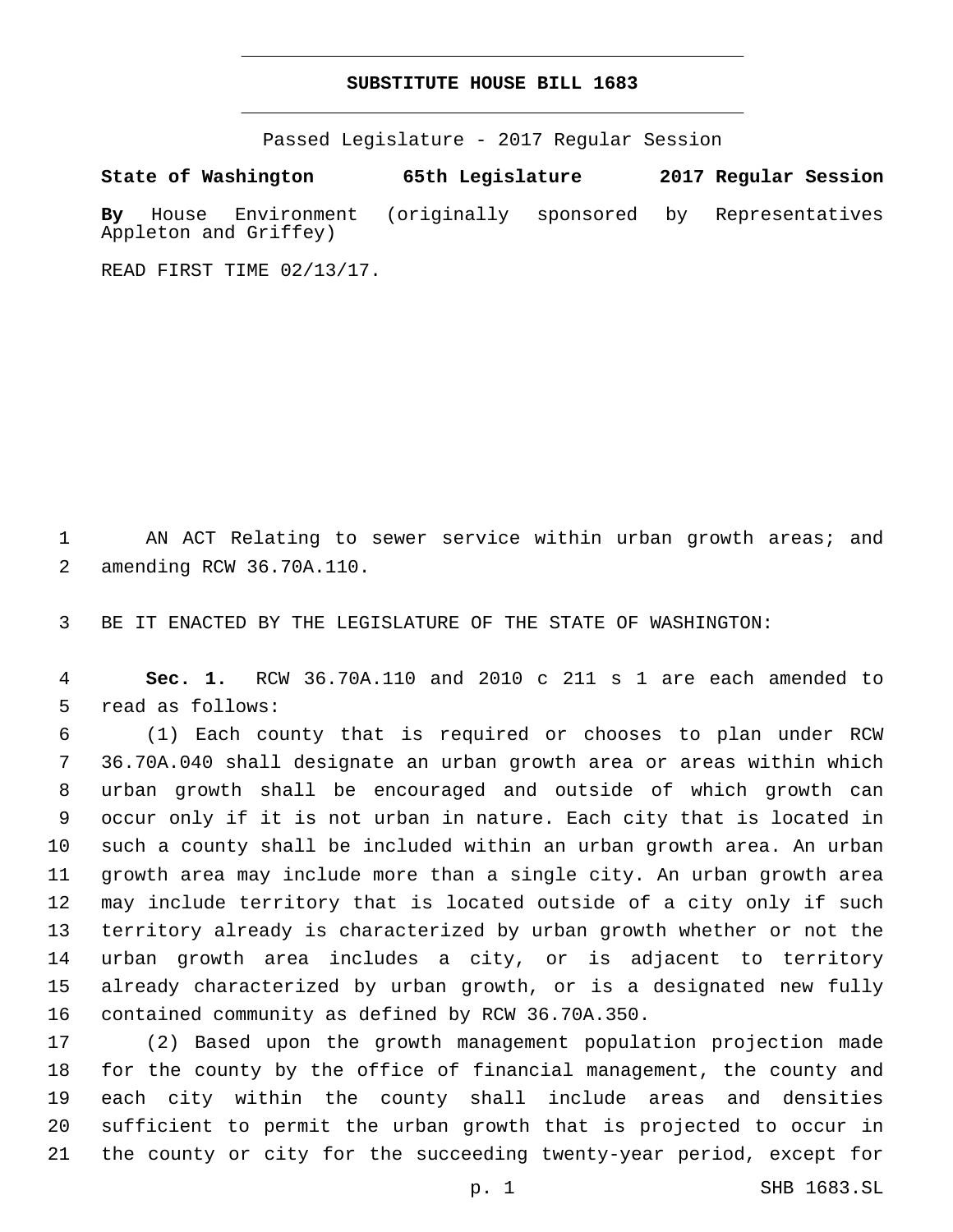those urban growth areas contained totally within a national historical reserve. As part of this planning process, each city within the county must include areas sufficient to accommodate the broad range of needs and uses that will accompany the projected urban growth including, as appropriate, medical, governmental, institutional, commercial, service, retail, and other nonresidential 7 uses.

 Each urban growth area shall permit urban densities and shall include greenbelt and open space areas. In the case of urban growth areas contained totally within a national historical reserve, the city may restrict densities, intensities, and forms of urban growth as determined to be necessary and appropriate to protect the physical, cultural, or historic integrity of the reserve. An urban growth area determination may include a reasonable land market supply factor and shall permit a range of urban densities and uses. In determining this market factor, cities and counties may consider local circumstances. Cities and counties have discretion in their comprehensive plans to make many choices about accommodating growth.

 Within one year of July 1, 1990, each county that as of June 1, 1991, was required or chose to plan under RCW 36.70A.040, shall begin consulting with each city located within its boundaries and each city shall propose the location of an urban growth area. Within sixty days of the date the county legislative authority of a county adopts its resolution of intention or of certification by the office of financial management, all other counties that are required or choose to plan under RCW 36.70A.040 shall begin this consultation with each city located within its boundaries. The county shall attempt to reach agreement with each city on the location of an urban growth area within which the city is located. If such an agreement is not reached with each city located within the urban growth area, the county shall justify in writing why it so designated the area an urban growth area. A city may object formally with the department over the designation of the urban growth area within which it is located. Where appropriate, the department shall attempt to resolve the conflicts, including the use of mediation services.

 (3) Urban growth should be located first in areas already characterized by urban growth that have adequate existing public facility and service capacities to serve such development, second in areas already characterized by urban growth that will be served adequately by a combination of both existing public facilities and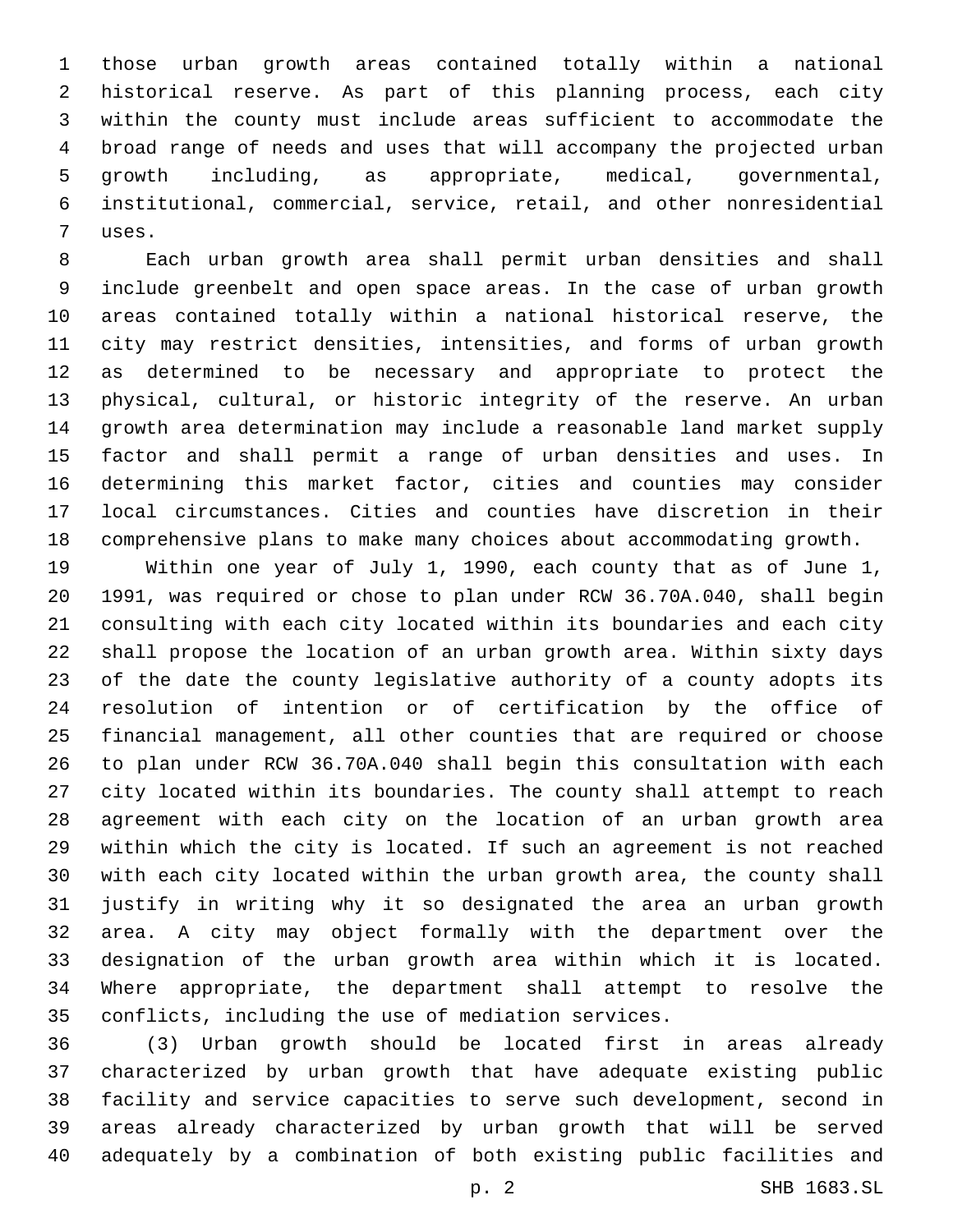services and any additional needed public facilities and services that are provided by either public or private sources, and third in the remaining portions of the urban growth areas. Urban growth may also be located in designated new fully contained communities as 5 defined by RCW 36.70A.350.

 (4) In general, cities are the units of local government most appropriate to provide urban governmental services. In general, it is not appropriate that urban governmental services be extended to or expanded in rural areas except in those limited circumstances shown to be necessary to protect basic public health and safety and the environment and when such services are financially supportable at rural densities and do not permit urban development.

 (5) On or before October 1, 1993, each county that was initially required to plan under RCW 36.70A.040(1) shall adopt development regulations designating interim urban growth areas under this chapter. Within three years and three months of the date the county legislative authority of a county adopts its resolution of intention or of certification by the office of financial management, all other counties that are required or choose to plan under RCW 36.70A.040 shall adopt development regulations designating interim urban growth areas under this chapter. Adoption of the interim urban growth areas may only occur after public notice; public hearing; and compliance with the state environmental policy act, chapter 43.21C RCW, and under this section. Such action may be appealed to the growth management hearings board under RCW 36.70A.280. Final urban growth areas shall be adopted at the time of comprehensive plan adoption 27 under this chapter.

 (6) Each county shall include designations of urban growth areas 29 in its comprehensive plan.

 (7) An urban growth area designated in accordance with this section may include within its boundaries urban service areas or potential annexation areas designated for specific cities or towns 33 within the county.

 (8)(a) Except as provided in (b) of this subsection, the expansion of an urban growth area is prohibited into the one hundred year floodplain of any river or river segment that: (i) Is located west of the crest of the Cascade mountains; and (ii) has a mean annual flow of one thousand or more cubic feet per second as 39 determined by the department of ecology.

(b) Subsection (8)(a) of this section does not apply to: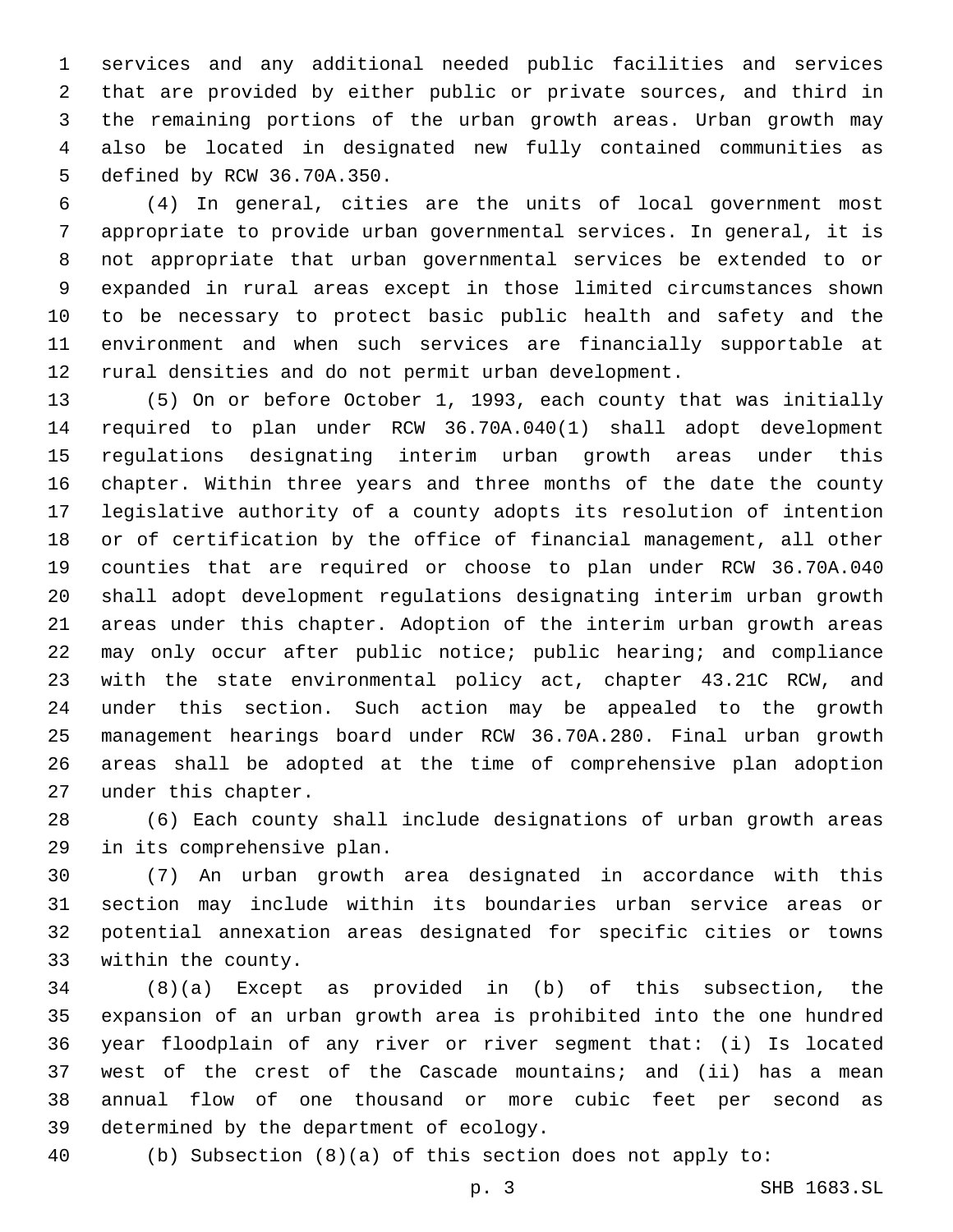(i) Urban growth areas that are fully contained within a floodplain and lack adjacent buildable areas outside the floodplain;

 (ii) Urban growth areas where expansions are precluded outside floodplains because:4

 (A) Urban governmental services cannot be physically provided to 6 serve areas outside the floodplain; or

 (B) Expansions outside the floodplain would require a river or 8 estuary crossing to access the expansion; or

9 (iii) Urban growth area expansions where:

 (A) Public facilities already exist within the floodplain and the expansion of an existing public facility is only possible on the land to be included in the urban growth area and located within the 13 floodplain; or

 (B) Urban development already exists within a floodplain as of July 26, 2009, and is adjacent to, but outside of, the urban growth area, and the expansion of the urban growth area is necessary to include such urban development within the urban growth area; or

 (C) The land is owned by a jurisdiction planning under this chapter or the rights to the development of the land have been permanently extinguished, and the following criteria are met:

 (I) The permissible use of the land is limited to one of the following: Outdoor recreation; environmentally beneficial projects, including but not limited to habitat enhancement or environmental restoration; storm water facilities; flood control facilities; or 25 underground conveyances; and

 (II) The development and use of such facilities or projects will not decrease flood storage, increase storm water runoff, discharge pollutants to fresh or salt waters during normal operations or floods, or increase hazards to people and property.

 (c) For the purposes of this subsection (8), "one hundred year floodplain" means the same as "special flood hazard area" as set forth in WAC 173-158-040 as it exists on July 26, 2009.

 (9) If a county, city, or utility has adopted a capital facility plan or utilities element to provide sewer service within the urban growth areas during the twenty-year planning period, nothing in this 36 chapter obligates counties, cities, or utilities to install sanitary sewer systems to properties within urban growth areas designated under subsection (2) of this section by the end of the twenty-year planning period when those properties: